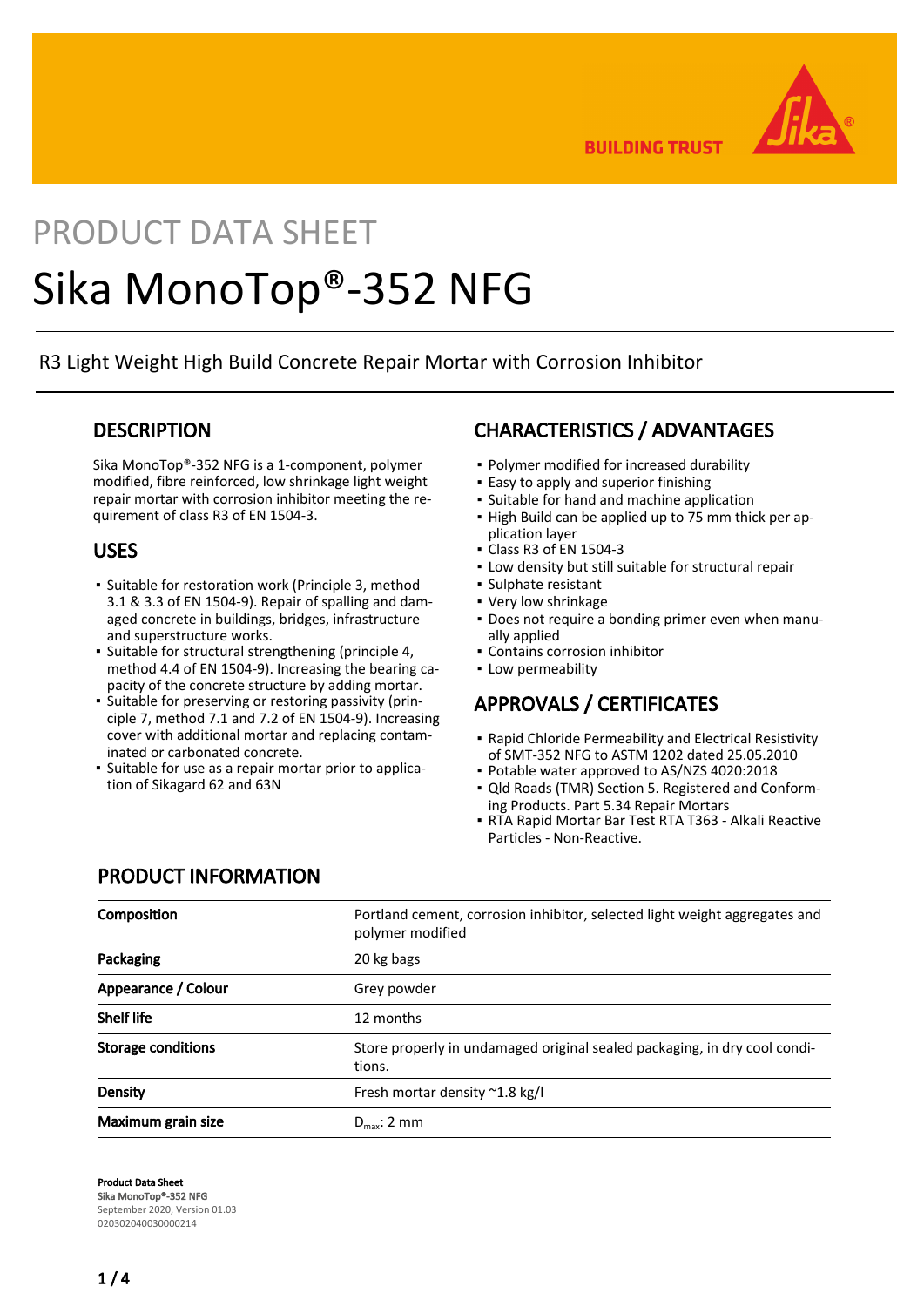## TECHNICAL INFORMATION

| Compressive strength                 | 1 dav                                                                                                                    | $\approx$ 8 MPa                                               | (AS 1478.2:2005)   |
|--------------------------------------|--------------------------------------------------------------------------------------------------------------------------|---------------------------------------------------------------|--------------------|
|                                      | 7 days                                                                                                                   | $\approx$ 22 MPa                                              |                    |
|                                      | 28 days                                                                                                                  | $\approx$ 30 MPa                                              |                    |
|                                      | Material and curing conditions at 23°C / 50% r.h.<br>Above results based on 50mm x 50mm cube @ 3.0lts water per 20kg bag |                                                               |                    |
| Modulus of elasticity in compression | $\geq$ 20 GPa at 56 days                                                                                                 |                                                               | (AS 1012.17)       |
| Tensile strength in flexure          | 1 day                                                                                                                    | $\sim$ 3 MPa                                                  | (ASTM C348)        |
|                                      | 7 days                                                                                                                   | $\sim$ 4 MPa                                                  |                    |
|                                      | 28 days                                                                                                                  | $\approx$ 6 MPa                                               |                    |
| Tensile strength                     | ~3.2 MPa @ 28days (Indirect Tensile strength)                                                                            |                                                               | (AS1012.10)        |
| Tensile adhesion strength            | $\geq$ 1.5 MPa                                                                                                           |                                                               | (EN 1542)          |
| Shrinkage                            |                                                                                                                          | $\approx$ 550 µm/m at 23°C / 50% relative humidity at 28 days | (AS 2350.13)       |
| Restrained shrinkage / expansion     | $\geq$ 1.5 MPa                                                                                                           |                                                               | (EN 12617-4)       |
| Capillary absorption                 | ~ 2.4 x 10 <sup>-4</sup> (mm/ $\sqrt{s}$ )                                                                               |                                                               | (ASTM C 1585)      |
| Chloride ion diffusion resistance    | 4.11E-12 (m2/s)                                                                                                          |                                                               | (NT443)            |
| <b>Carbonation resistance</b>        | $d_k \le$ control concrete (MC(0.45))                                                                                    |                                                               | (EN 13295)         |
| <b>Electrical resistivity</b>        | 7 days                                                                                                                   | $\approx$ 12,000 Q.cm                                         | (FM 5-578)         |
|                                      | 28 days                                                                                                                  | $\sim$ 28,000 $\Omega$ .cm                                    | 50mm Probe Spacing |
|                                      | 56 days                                                                                                                  | $\approx$ 45.000 $\Omega$ .cm                                 |                    |
|                                      | 90 days                                                                                                                  | $\approx$ 59,000 $\Omega$ .cm                                 |                    |

## SYSTEMS

| System structure | Sika MonoTop®-352 NFG is part of the range of Sika mortars complying<br>with the relevant part of European Standard EN 1504 and comprising of: |                                                      |  |  |
|------------------|------------------------------------------------------------------------------------------------------------------------------------------------|------------------------------------------------------|--|--|
|                  | <b>Bonding Primer / Reinforcement</b><br><b>Corrosion Protection</b>                                                                           |                                                      |  |  |
|                  |                                                                                                                                                |                                                      |  |  |
|                  | Sika MonoTop®-910 N                                                                                                                            | <b>Normal Use</b>                                    |  |  |
|                  | SikaTop® Armatec® 110 EpoCem®                                                                                                                  | Demanding requirements                               |  |  |
|                  | <b>Repair Mortar</b>                                                                                                                           |                                                      |  |  |
|                  | Sika MonoTop®-352 NFG                                                                                                                          | Class R3 concrete repair hand and<br>machine applied |  |  |
|                  | <b>Levelling Mortar</b>                                                                                                                        |                                                      |  |  |
|                  | Sika MonoTop®-723 N                                                                                                                            | Normal use                                           |  |  |
|                  | Sikagard®-720 EpoCem®                                                                                                                          | Demanding requirements                               |  |  |

# APPLICATION INFORMATION

| <b>Mixing ratio</b> | 2.8 to 3.3 litres of water for 20 kg powder                                                                                                        |
|---------------------|----------------------------------------------------------------------------------------------------------------------------------------------------|
| Consumption         | This depends on the substrate roughness and thickness of layer applied. As<br>a guide, $\approx$ 15.6 kg of powder per cm thick per m <sup>2</sup> |
| Yield               | 20 kg of powder yields approximately 12.8 litres of mortar                                                                                         |
| Layer thickness     | min. 4 mm / max. 75 mm                                                                                                                             |

Product Data Sheet Sika MonoTop®-352 NFG September 2020, Version 01.03 020302040030000214



**BUILDING TRUST**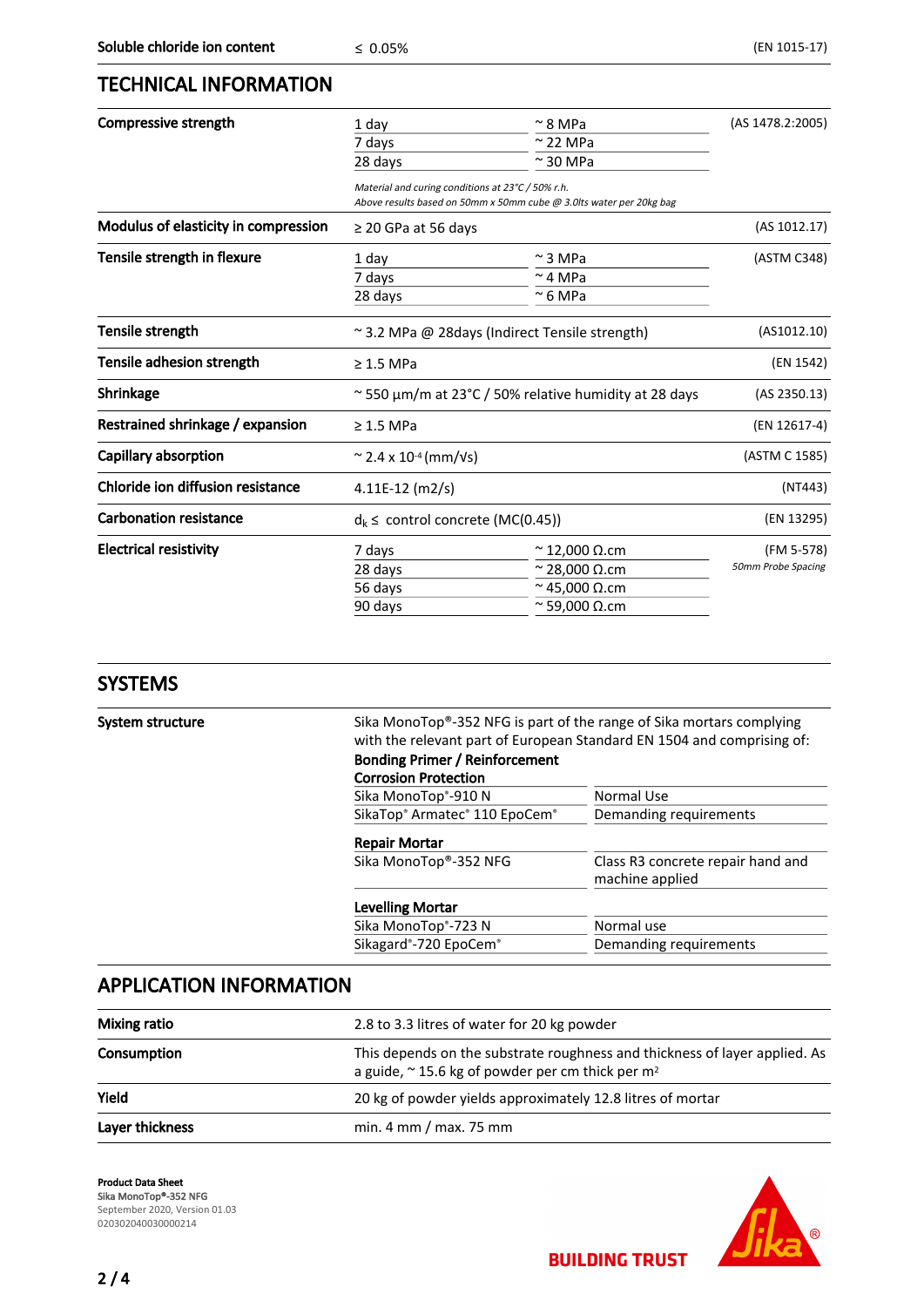| Ambient air temperature | +5 °C minimum; +30 °C maximum |
|-------------------------|-------------------------------|
| Substrate temperature   | +5 °C minimum; +30 °C maximum |
| Initial set time        | $\approx$ 3 hours             |
| Final set time          | $^{\sim}$ 6 hours             |

# APPLICATION INSTRUCTIONS

#### SUBSTRATE QUALITY / PRE-TREATMENT

#### Concrete:

The concrete shall be thoroughly clean, free from dust, loose material, surface contamination and materials which reduce bond or prevent suction or wetting by repair materials. Delaminated, weak, damaged and deteriorated concrete and where necessary sound concrete shall be removed by suitable means. Steel Reinforcement:

Rust, scale, mortar, concrete, dust and other loose and deleterious material which reduces bond or contributes to corrosion shall be removed. Surfaces shall be prepared using abrasive blast cleaning techniques or high pressure water-blasting to Sa 2 (ISO 8501-1) Reference shall be made to EN1504-10 for specific requirements.

#### MIXING

Sika MonoTop®-352 NFG can be mixed with a low speed (< 500 rpm) hand drill mixer or for machine application, using a force action mixer 2 to 3 bags or more at once depending the type and size of mixer. In small quantity, Sika MonoTop®-352 NFG can also be manually mixed.

Pour the recommended water in a suitable mixing container. While stirring slowly, add the powder to the water and mix thoroughly at least for 3 minutes during the mixing time adding additional water if necessary to the maximum specified amount and adjust to the required consistency.

#### APPLICATION

#### Bonding Primer:

On a well prepared and roughened substrate a bonding primer is generally not required for this product. When a bonding primer is required, refer to the System Information above for compatible Sika products and refer to the relevant Product Data Sheet for instructions. All small amount of Sika MonoTop®-352 NFG can also be mixed slightly wetter than normal and used as a scratch coat to promote adhesion of the repair mortar to the substrate. Any bonding primer shall be applied on a pre-wet substrate in saturated surface dry (SSD) condition and subsequent application of the repair mortar shall be applied wet on wet with the bonding primer.

Reinforcement Corrosion Protection:

Where a reinforcement coating is required the application of a repair mortar shall be applied wet on dry with the reinforcement corrosion protection. Refer to the System Information above for compatible Sika products and refer to the relevant Product Data Sheet

Product Data Sheet Sika MonoTop®-352 NFG September 2020, Version 01.03 020302040030000214

for more detailed information about the reinforcement corrosion product.

Sika MonoTop®-352 NFG can be applied either manually using traditional techniques or mechanically using wet spray equipment. Thoroughly pre-wet the prepared substrate a recommended 2 hours before application. Keep the surface wet and maintain in SSD condition. The surface shall appear a dark matt appearance without glistening and surface pores and pits shall not contain water.

When manually applying first make a scratch coat by firmly scrapping the repair mortar over the substrate surface to form a thin layer and fill any pores or pits in the surface. Ensure the whole surface to be repaired is covered by the scratch coat. Build up layers from bottom to top by pressing mortar well into the repair area. The surface can be finished according to the requirements using a float while wet or with a relevant rough-cast tool as soon as the mortar has started to stiffen.

#### CURING TREATMENT

Protect the fresh mortar immediately from premature drying using an appropriate curing method e.g. curing compound, moist geotextile membrane, polythene sheet etc.

#### CLEANING OF EQUIPMENT

Clean all tools and application equipment with water immediately after use. Hardened material can only be mechanically removed.

## IMPORTANT CONSIDERATIONS

- Refer to the Method Statement for Concrete Repair using Sika MonoTop® system for more information regarding substrate preparation or refer to the recommendations provided in EN 1504-10
- Avoid application in direct sun and/or strong wind.
- Do not add water over recommended dosage
- Apply only to sound, prepared substrate
- Do not add additional water during the surface fin-▪ ishing as this will cause discolouration and cracking
- Protect freshly applied material from freezing

# BASIS OF PRODUCT DATA

All technical data stated in this Product Data Sheet are based on laboratory tests. Actual measured data may vary due to circumstances beyond our control.



**BUILDING TRUST**